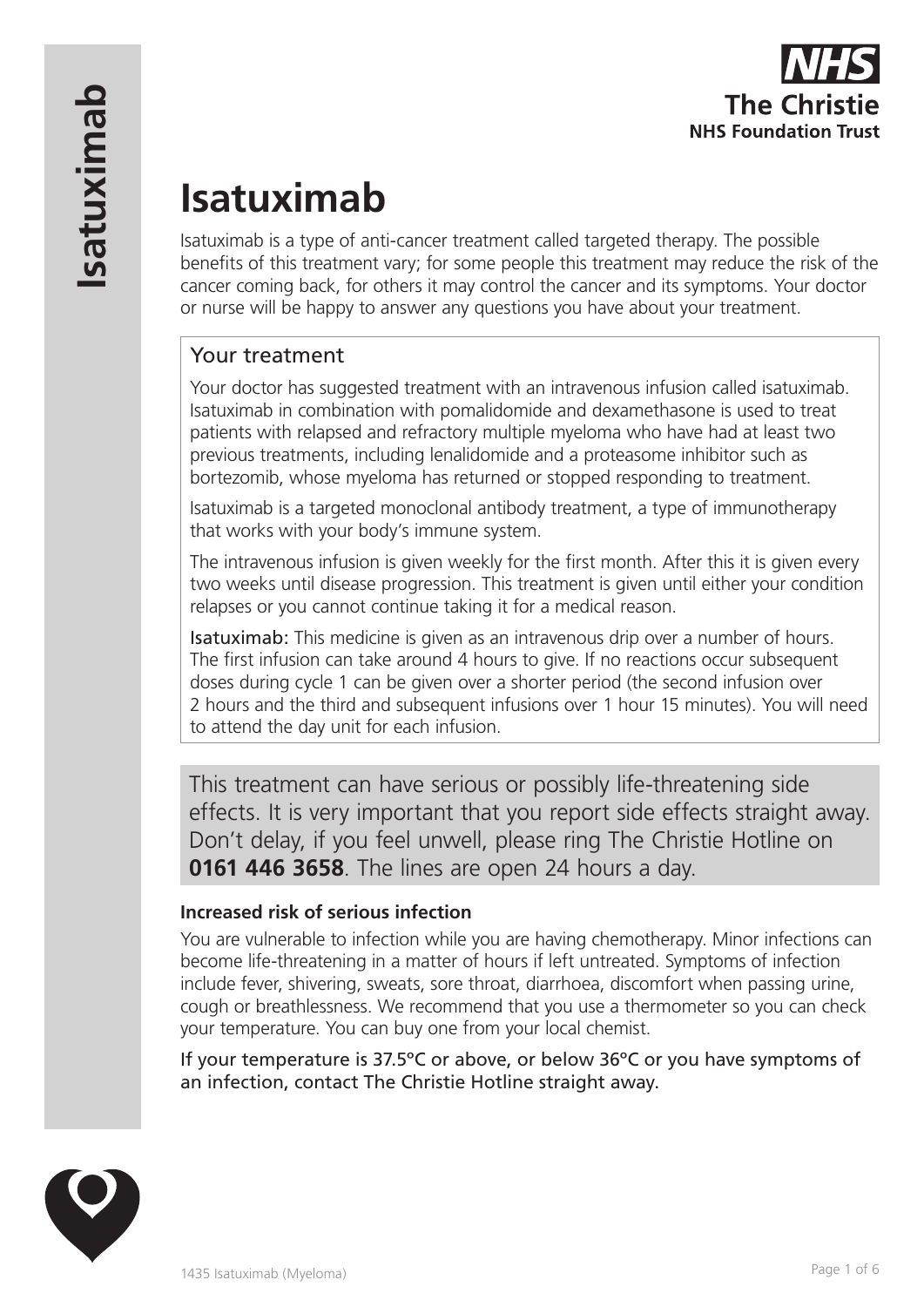#### **Flu vaccinations**

### *Is it alright for me to have a flu jab during the time I'm having chemotherapy?*

It's safe to have a flu jab, but depending on the sort of chemotherapy you have had, it may not give quite as much protection against infection as usual. Some patients may need two vaccinations. However, if you you're thinking of having any other vaccinations, do check with your Christie doctor first, because some vaccines should be avoided.

## Possible side effects

Chemotherapy can cause many different side effects. Some are more likely to occur than others. We are all different, so we may get different side effects with varying severity. Most side effects are usually temporary, but in some rare cases they can be life-threatening. It is important to tell your hospital doctor or nurse about any side effects so they can be monitored and, where possible, treated.

#### **Infusion reactions**

The most common severe signs of infusion reaction include:

- high blood pressure (hypertension)
- feeling short of breath

#### The most common signs of infusion reaction include:

- feeling short of breath
- cough
- chills
- nausea

## Very common side effects (may affect more than 1 in 10 people)

#### **Low white blood cell count**

There is a risk of infection and shingles.

#### **Bruising or bleeding**

This treatment can reduce the production of platelets which help the blood to clot. Tell your doctor if you have unexplained bruising or bleeding, such as nosebleeds, bloodspots or rashes on the skin and bleeding gums. You may need a platelet infusion.

#### **Anaemia (low number of red blood cells)**

While having this treatment you may become anaemic. This may make you feel tired and breathless. Let your doctor or nurse know if these symptoms are a problem. You may need a blood transfusion.

#### **Gastrointestinal disturbance**

This treatment can cause constipation, diarrhoea, nausea, an increase or decrease in weight. It is important to drink plenty of fluid and maintain a balanced diet. Please report any of these symptoms to your nurse or doctor.

#### **Infection of the lungs or airways**

Feeling short of breath

#### **Nausea and vomiting (sickness)**

The severity of this varies from person to person. Anti-sickness medication will be given along with your chemotherapy to prevent this. If you continue to feel or be sick, tell your nurse because your anti-sickness medication may need to be changed or increased.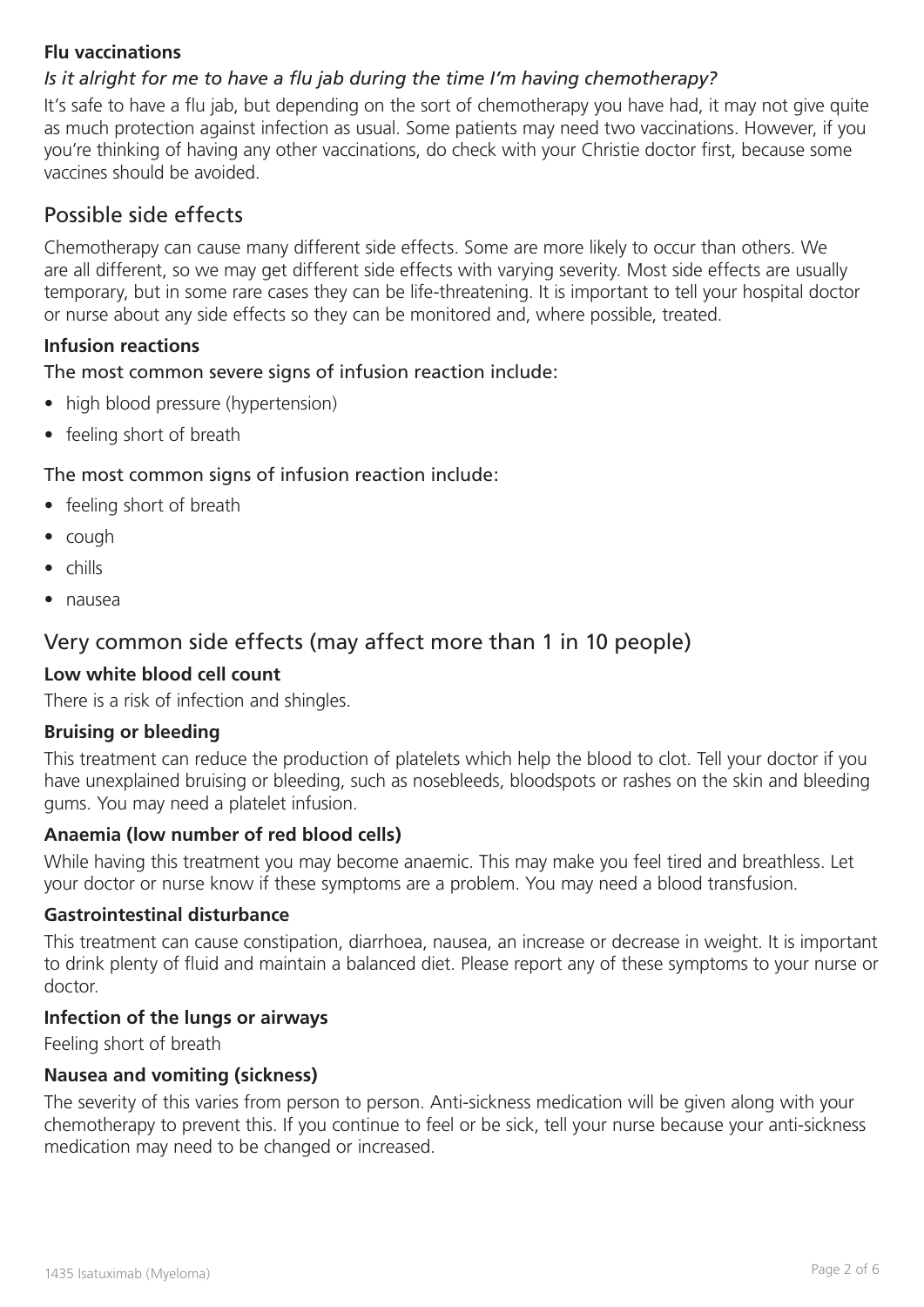# Common (may affect up to 1 in 10 people):

- Decreased appetite.
- Weight loss.

If any of the above apply to you, or you are not sure, talk to your doctor, pharmacist or nurse immediately.

#### **The following symptoms require medical attention, but are not an emergency. Contact your health care provider within 24 hours of noticing any of the following:**

- Nausea (interferes with ability to eat and unrelieved with prescribed medication).
- Vomiting (vomiting more than 4-5 times in a 24 hour period).
- Diarrhoea (4-6 episodes in a 24-hour period).
- Constipation unrelieved by laxative use.
- Extreme fatigue (unable to carry on self-care activities).
- Mouth sores (painful redness, swelling and ulcers).
- Yellowing of the skin or eyes.
- Swelling of the feet or ankles.
- Sudden weight gain.
- Signs of infection such as redness or swelling, pain on swallowing, coughing up mucus, or painful urination.
- Unable to eat or drink for 24 hours or have signs of dehydration: tiredness, thirst, dry mouth, dark and decreased amount of urine, or dizziness.

# Serious and potentially life threatening side effects

In a small proportion of patients chemotherapy can result in very severe side effects which may rarely result in death. The team caring for you will discuss the risk of these side effects with you.

## Late side effects

Some side effects may become evident only after a number of years. In reaching any decision with you about treatment, the potential benefit you receive from treatment will be weighed against the risks of serious long term side effects to the heart, lungs, kidneys and bone marrow. With some drugs there is also a small but definite risk of developing another cancer. If any of these problems specifically applies to you, the doctor will discuss these with you and note this on your consent form.

## Sex, contraception and fertility

#### **Protecting your partner and contraception:**

We recommend that you or your partner use a condom during sexual intercourse while you are having the course of chemotherapy and for at least 5 months post the last dose of isatuximab. Chemotherapy is dangerous to unborn babies and this will also protect you and your partner from any chemotherapy drugs that may be present in semen and in the vagina. If you suspect that you may be pregnant please tell your doctor immediately

#### **Fertility:**

This chemotherapy may affect your ability to have children. Your doctor or nurse should have discussed this with you. If not, please ask them before you start treatment.

#### **Important:**

Isatuximab can affect test results used to match your blood for blood transfusions. This effect can last for up to six months after your final infusion of isatuximab. You should have this test done before you start treatment with isatuximab and you should inform any healthcare team who treats you that you are being treated with isatuximab.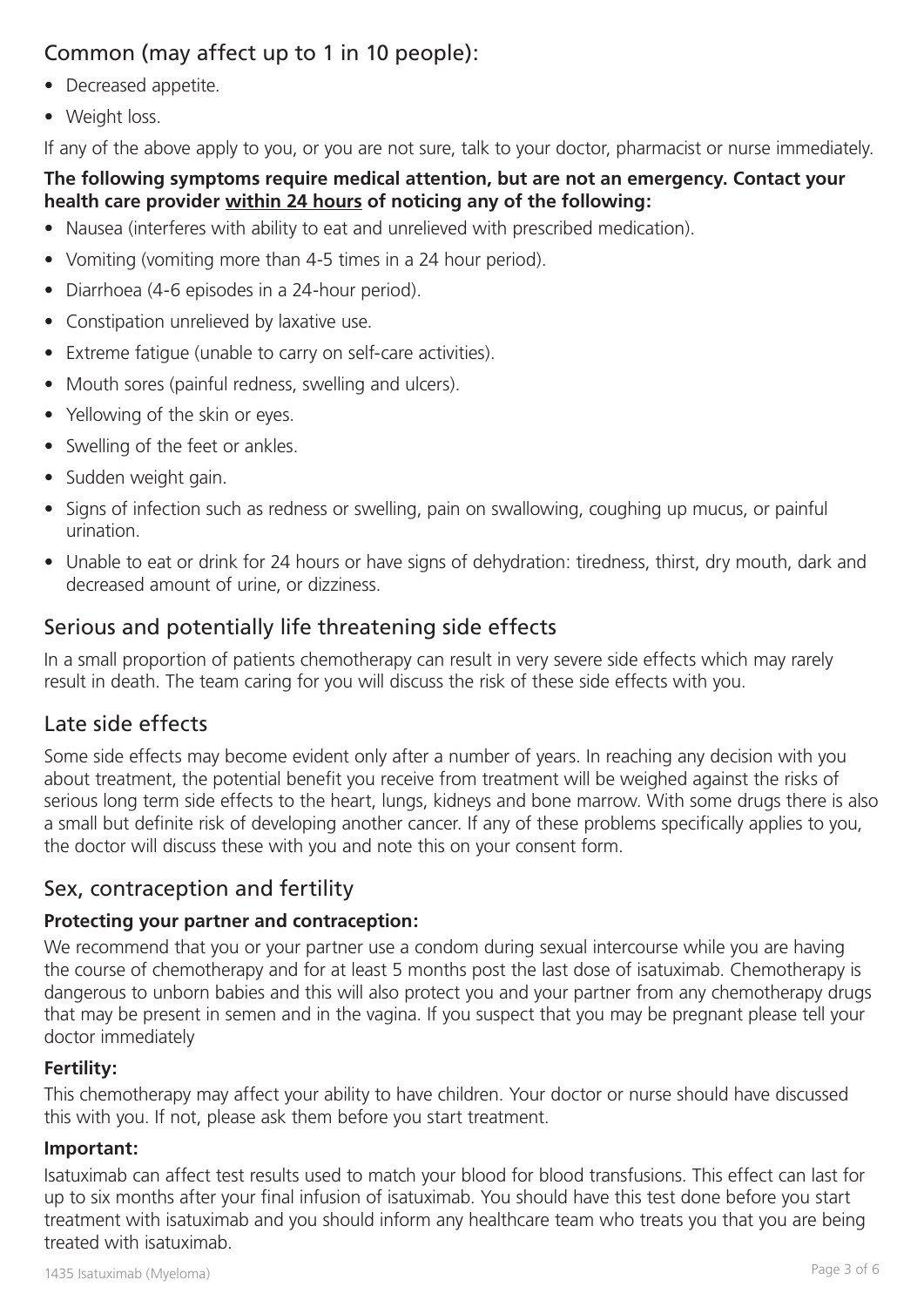# Contacts

If you have any general questions or concerns about your treatment, please contact the Haematology Team.

| Lisa Jeffrey, Emma Whitham and Decima Govett, 0161 918 7962<br>Haematology Clinical Nurse Specialists |                          |
|-------------------------------------------------------------------------------------------------------|--------------------------|
| Haematology and Transplant day unit                                                                   | 0161 446 3924            |
| General enquiries                                                                                     | 0161 446 3000            |
| For urgent advice ring The Christie Hotline                                                           | 0161 446 3658 (24 hours) |

| Your consultant is:      |  |
|--------------------------|--|
| Your hospital number is: |  |
| Your key worker is:      |  |

*© 2021 The Christie NHS Foundation Trust. This document may be copied for use within the NHS only on the condition that The Christie NHS Foundation Trust is acknowledged as the creator.*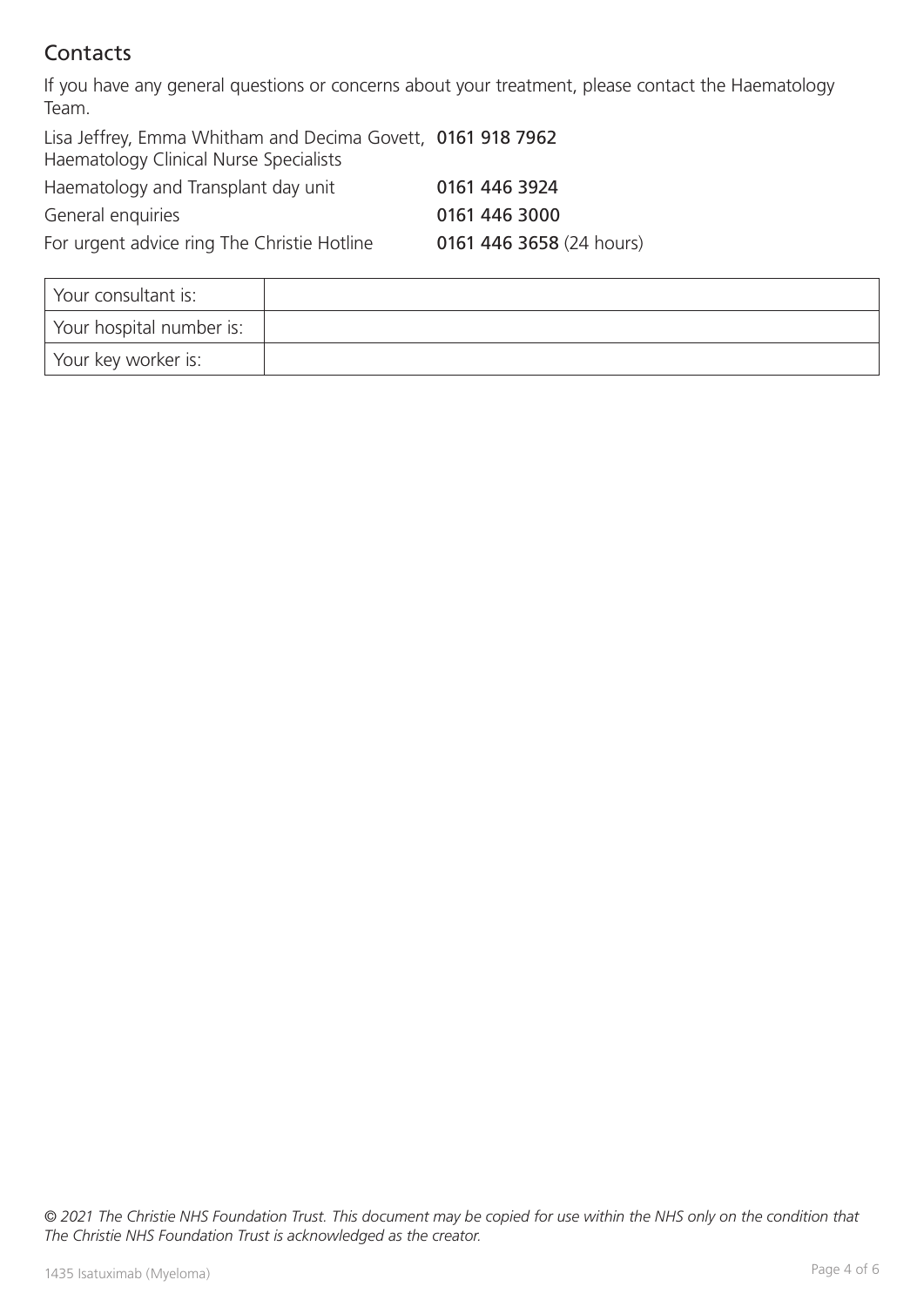| Day:                            | Cycle 1<br>Date: | Cycle 2 | Cycle 3 | Cycle 4 | Cycle 5 | Cycle 6 | Carfilzomib | Dexamethasone | Dalteparin<br>If required | medication:<br>Other |
|---------------------------------|------------------|---------|---------|---------|---------|---------|-------------|---------------|---------------------------|----------------------|
| $\overline{\phantom{0}}$        |                  |         |         |         |         |         |             |               |                           |                      |
| $\sim$                          |                  |         |         |         |         |         |             |               |                           |                      |
| $\mathsf{m}$                    |                  |         |         |         |         |         |             |               |                           |                      |
| 4                               |                  |         |         |         |         |         |             |               |                           |                      |
| LO                              |                  |         |         |         |         |         |             |               |                           |                      |
| $\bullet$                       |                  |         |         |         |         |         |             |               |                           |                      |
| $\blacktriangleright$           |                  |         |         |         |         |         |             |               |                           |                      |
| $\infty$                        |                  |         |         |         |         |         |             |               |                           |                      |
| $\bullet$                       |                  |         |         |         |         |         |             |               |                           |                      |
| $\overline{\phantom{0}}$        |                  |         |         |         |         |         |             |               |                           |                      |
| $\overline{1}$                  |                  |         |         |         |         |         |             |               |                           |                      |
| $\overline{2}$                  |                  |         |         |         |         |         |             |               |                           |                      |
| $\overline{4}$<br>$\frac{1}{2}$ |                  |         |         |         |         |         |             |               |                           |                      |
| $\frac{15}{1}$                  |                  |         |         |         |         |         |             |               |                           |                      |
| $\frac{1}{6}$                   |                  |         |         |         |         |         |             |               |                           |                      |
| $\overline{17}$                 |                  |         |         |         |         |         |             |               |                           |                      |
| $\frac{8}{10}$                  |                  |         |         |         |         |         |             |               |                           |                      |
| $\overline{6}$                  |                  |         |         |         |         |         |             |               |                           |                      |
| $\overline{\mathbf{S}}$         |                  |         |         |         |         |         |             |               |                           |                      |
| $\overline{21}$                 |                  |         |         |         |         |         |             |               |                           |                      |
| 22                              |                  |         |         |         |         |         |             |               |                           |                      |
| 23                              |                  |         |         |         |         |         |             |               |                           |                      |
| $\mathbf{24}$                   |                  |         |         |         |         |         |             |               |                           |                      |
| 25                              |                  |         |         |         |         |         |             |               |                           |                      |
| 26                              |                  |         |         |         |         |         |             |               |                           |                      |
| 27                              |                  |         |         |         |         |         |             |               |                           |                      |
| 28                              |                  |         |         |         |         |         |             |               |                           |                      |